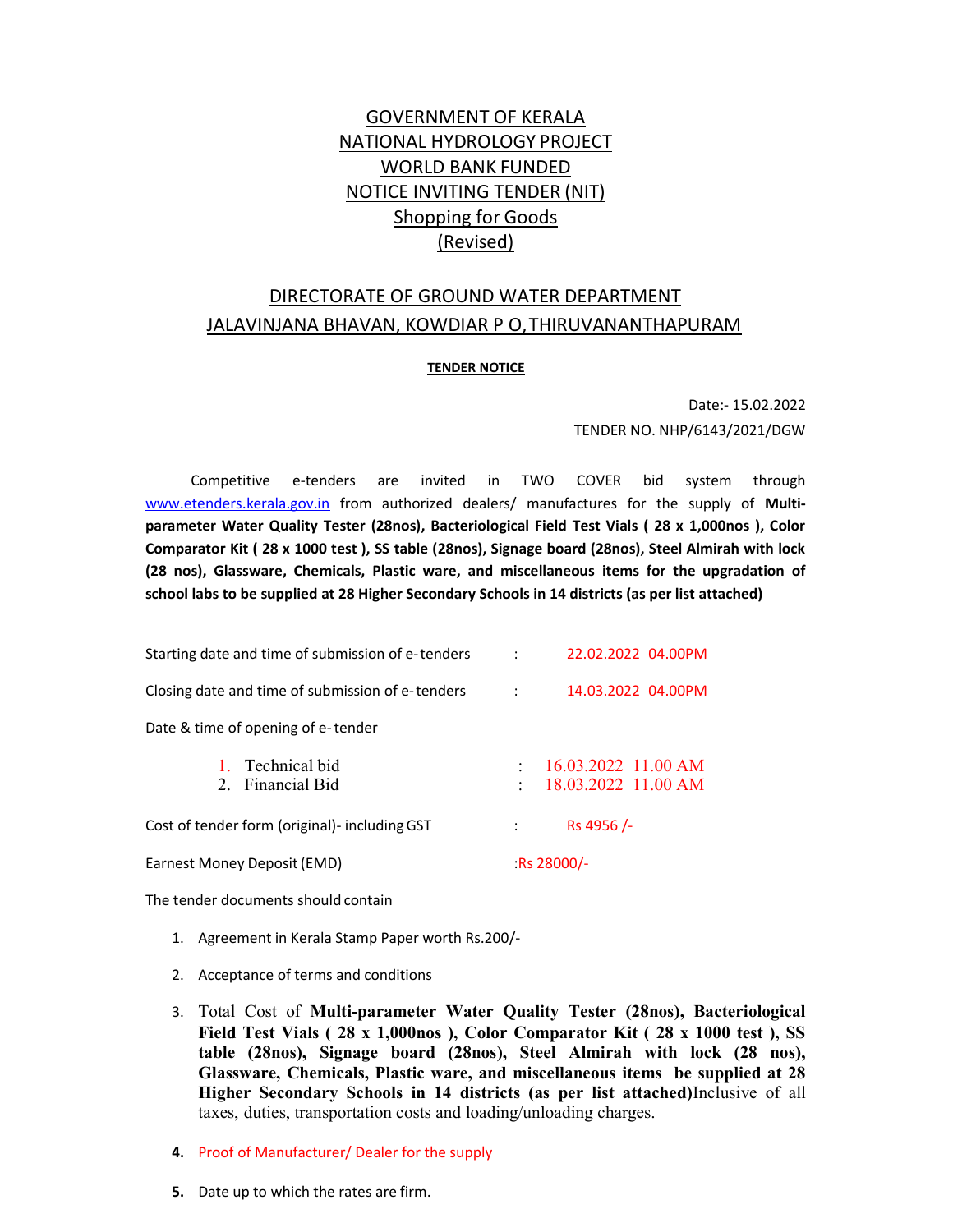- 6. Original agreement should reach in the Directorate, Ground Water Department before the tender opening date.
- 7. Copy of GST registration certificate.
- 8. Proof for EMD exemption if applicable

The tender should be submitted only through online system. Any other type of tenders will not be accepted. The technical documents are to be submitted in .pdf format . The hard copy of the tender documents will not be accepted except the agreement in Kerala stamp paper worth Rs.200/-.

All Government rules prevailing will be applicable to the tender. Director of Ground Water Department, Thiruvanathapuram, Kerala reserves the right to cancel, accept or reject all or any tender at his sole discretion without assigning any reason. For legal purposes, the cause of action will be deemed to have arisen in Trivandrum, Kerala State, India.

DIRECTOR